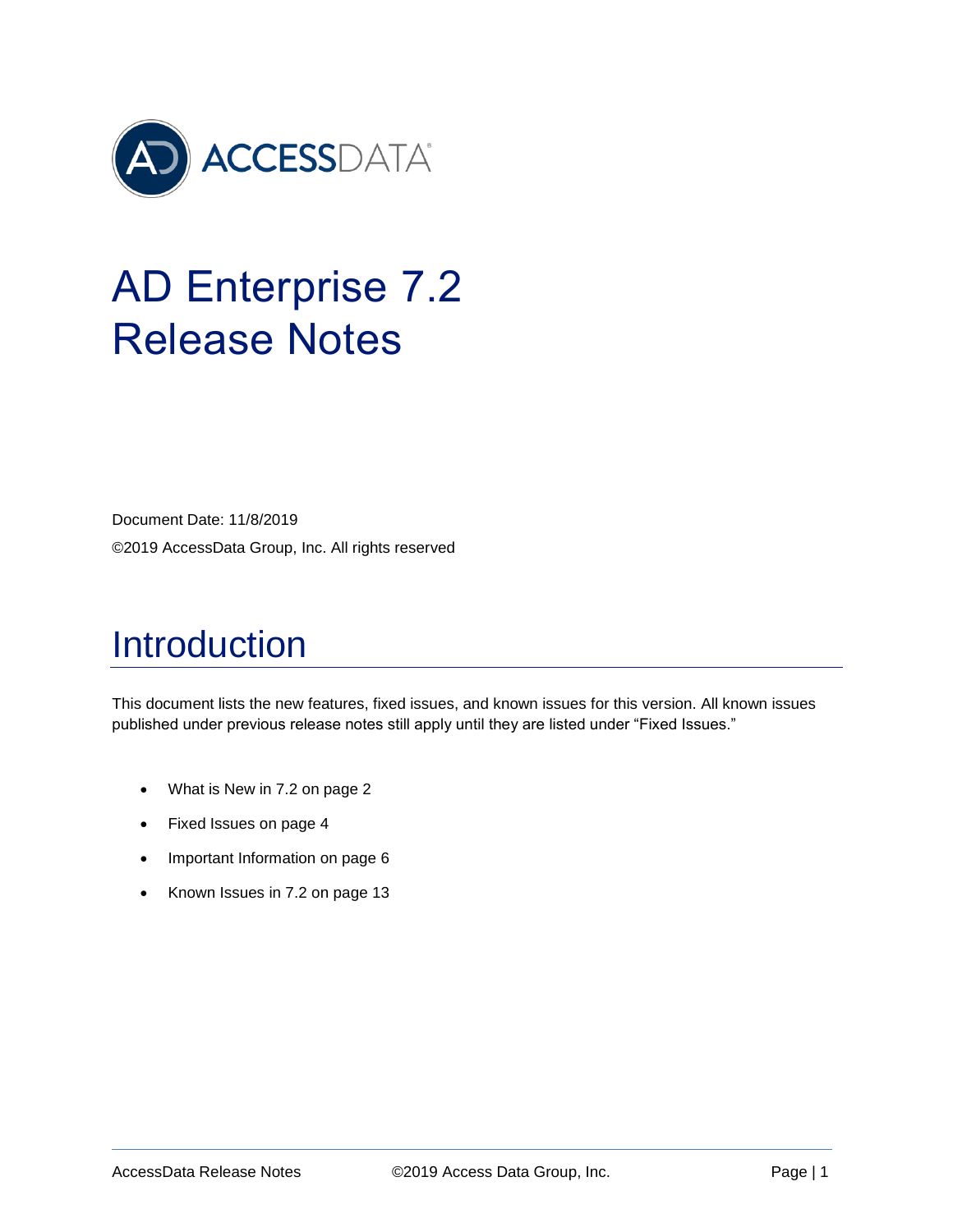# <span id="page-1-0"></span>What is New in 7.2

The following items are new and improved for this release:

# Agent

- AccessData Linux agent "agent-linux32.sh" and / or "agent-linux64.sh" or the new Quin-C agent have been certified to support Amazon Linux distros v1 and v2
- When installed via the MSI installer, the Windows agent package now automatically deploys the agent modules as part of the installation process. (FC-100)

## Drive Decryption

- Volumes encrypted with McAfee Drive Encryption (MDE) can now be decrypted. (FC-44)
- Encrypted Apple File System (APFS) volumes (other than volumes encrypted by chip internal to Mac systems) can now be decrypted. (FC-4 / FC-228)

For APFS volumes encrypted by the Apple T2 chip, the best practice would be to acquire the hard drive data while still internal to the system that encrypted it.

# Database Integration

 The database schema utilized by the 7.2.x release is backwards compatible with the database schema of version 7.1.x. Therefore, FTK, AD Lab, and AD Enterprise 7.2.x can be configured to integrate with the AccessData eDiscovery or Summation v7.1.x application database as needed.

# Evidence Image Exports

Support for exporting to L01 format is now available. (FC-47)

### LDAP Authentication

 When adding or deleting LDAP groups, an option has been added to select all groups listed. (FC-187)

### **Processing**

- The "Event Audit Log" configuration can now be configured when creating a new Evidence Processing Profile template. (FC-37)
- ABBYY is now integrated as an optical character recognition (OCR) engine. (FC-38 / FC-263)

For installation and configuration guidance, see [KB article.](https://support.accessdata.com/hc/en-us/articles/360037136414-How-to-Install-and-Configure-ABBYY-for-Quin-C-FTK)

Note: Quin-C Server must be running to run ABBYY OCR jobs. ABBYY jobs submitted in FTK at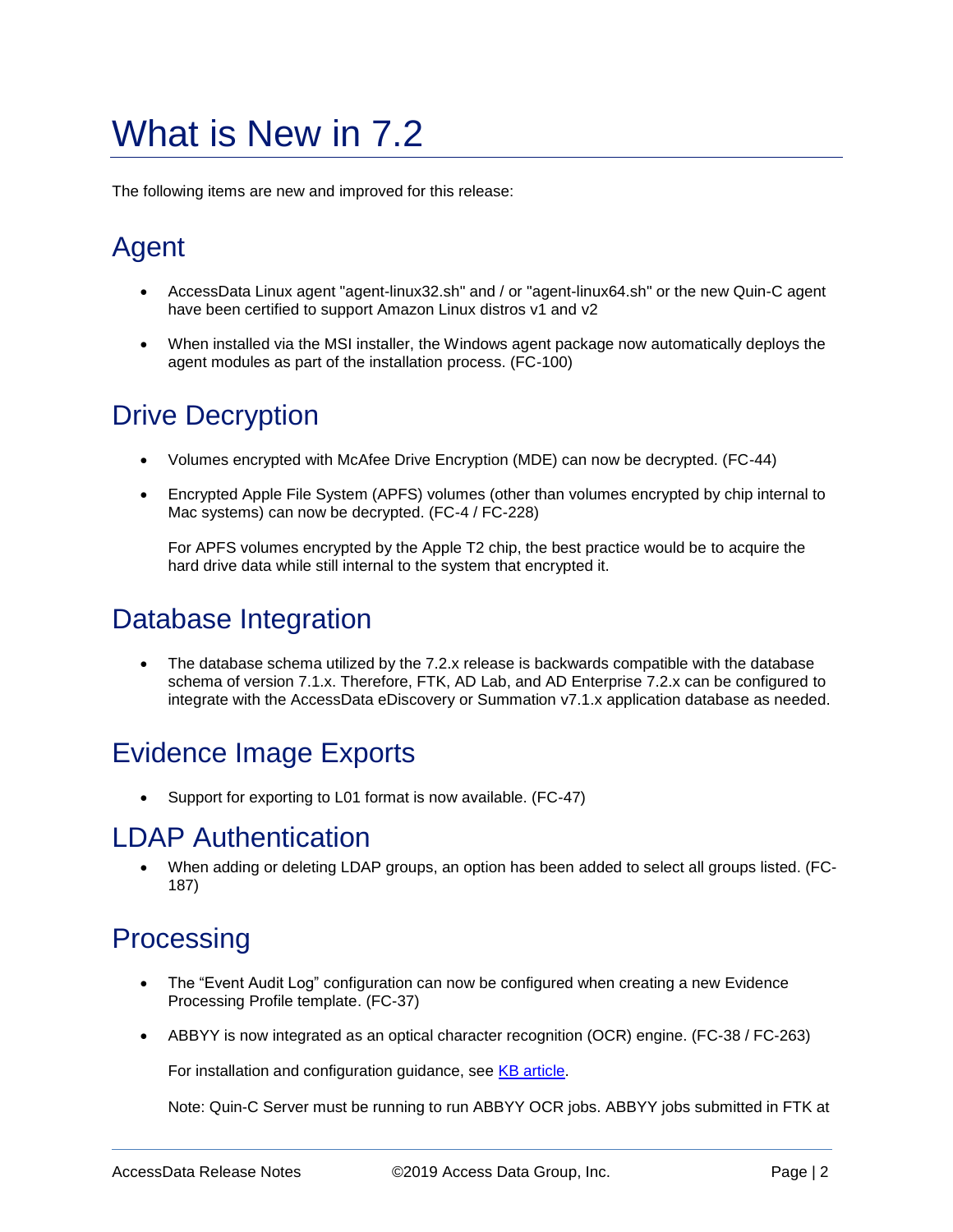a time when the Quin-C server service is not running will be queued and no progress will be displayed in the processing status window.

• Information on all system browser cookies is now aggregated into node found on the "System" Information" tab. (FC-251)

# Registry Viewer Reports

 Registry Viewer reports have been updated to include registry keys from newer versions of Windows 10. (FC-54)

### Viewer

 The old version of the Natural >> Web view tab has been restored to the list of content viewers. You can now toggle between the new Web (HTML5) tab view and the old Web view as appropriate. (FC-204)

### Volatile Data Analysis

 3rd party integration of "Volatility" tools has been upgraded to version 2.6 to return better data results. This improves both memory dump analysis and volatile data acquisitions via agent. (FC-80)

For release notes from the  $3<sup>rd</sup>$  party vendor (including OS versions supported), see <https://www.volatilityfoundation.org/releases>

# WinMagic Disk Acquisitions

- Disk images of WinMagic volumes with GPT partitions can now be successfully acquired.
- Improved reliability WinMagic disk image acquisitions via AccessData Enterprise agent.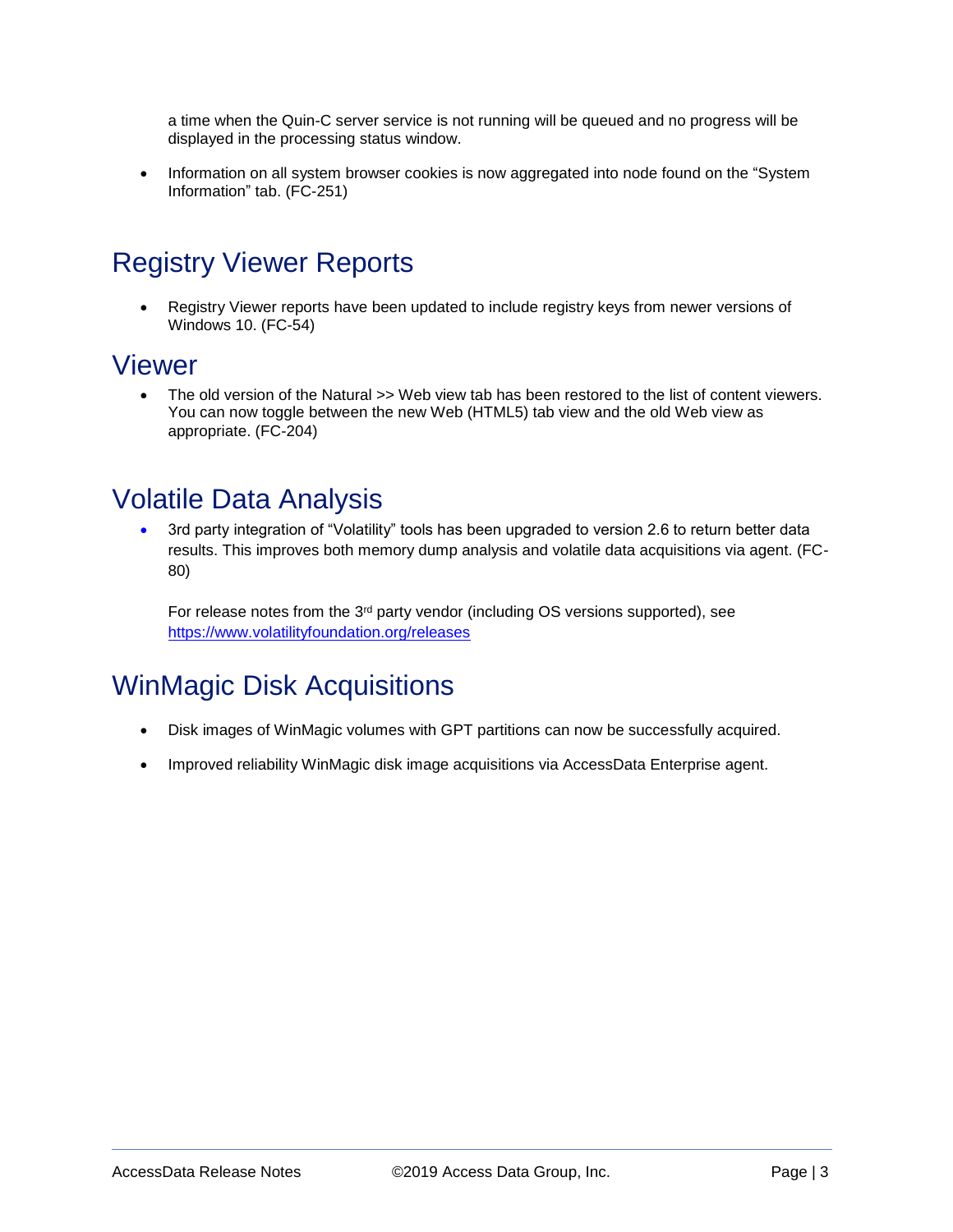# <span id="page-3-0"></span>Fixed Issues

The following items have been fixed in this release:

# Agent

- Fixed issue where user would be prompted to enter credentials when requesting that modules be pushed to an agent system. (FC-149)
- Agent installer for versions of Red Hat Enterprise Linux (RHEL) prior to version 7 now has an executable that can be installed successfully. (FC-171)

### Administration

 Fixed group role permission inheritance for systems using Active Directory authentication (LDAP) integration. (FC-185)

### **Exports**

- System Information Tab data now exports to a properly formatted XML file. (FC-52 / FC-161)
- Exports to Browser Briefcase in CoolHTML format have been fixed. (FC-282)
- Resolved issue where Browser Briefcase export in XML format was not being generated (FC-325)

### **Search**

"Files created between" date range index search option now returns expected results (FC-120)

### User Interface

- Resolved list scrolling performance issues that affected systems with Windows Authentication integration (LDAP) and the "Label" column added to the file list. (FC-9)
- Fixed issue that caused FTK to crash when viewing certain SQLite DB files. (FC-128)
- Improved handling of search results pane after clicking the "CLEAR" option to remove previous live search results. (FC-123)
- Corrected issue that caused the Integrated Security setting to be automatically set to TRUE upon launching the application. (FC-158)
- Improved performance of application startup when using Network License Service (NLS). (FC-162)
- Fixed issue causing very slow application launch due to LDAP queries. (FC-163)
- Windows Authentication (LDAP) users who have logged out of the application are now able to log back in without having to sign out of Windows first. (FC-248)
- Fixed issue where custom column templates saved to your case could not be utilized by other cases. (FC-273)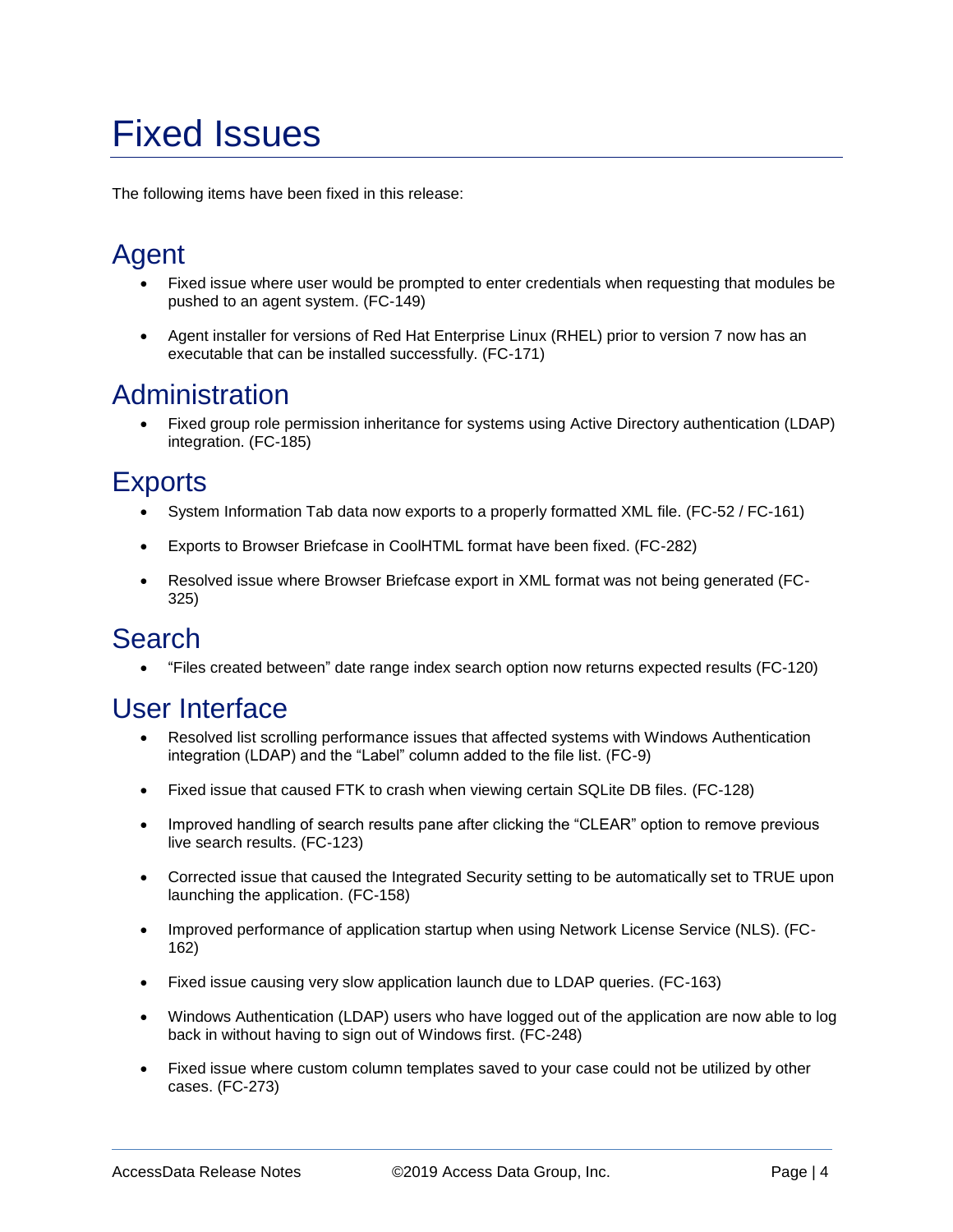## Processing

- Improved parsing of long chat conversations from UFDR images. (FC-53)
- Improved processing of restore points (more than 31 (FC-64)
- Improved evidence path handling of cases with expanded Volume Shadow Copies (Restore Points) in the "Add / Remove Evidence" dialog. (FC-64)
- Improved recognition of evidence images containing exFAT file systems. (FC-156)
- Improved handling for certain UFDR image processing. (FC-159)
- Processing error that resulted in "Failure: Post-Processing: PopulateQuinCFamily failed" message now displays the correct error. (FC-169)
- Improved parsing of OneNote files so that they can be properly rendered in the viewer. (FC-202)
- Improved display functionality of emails subject line when invalid characters are detected. (FC-215)
- Improved handling of APFS partition detection and decryption of certain APFS images. (FC-228 / FC-234)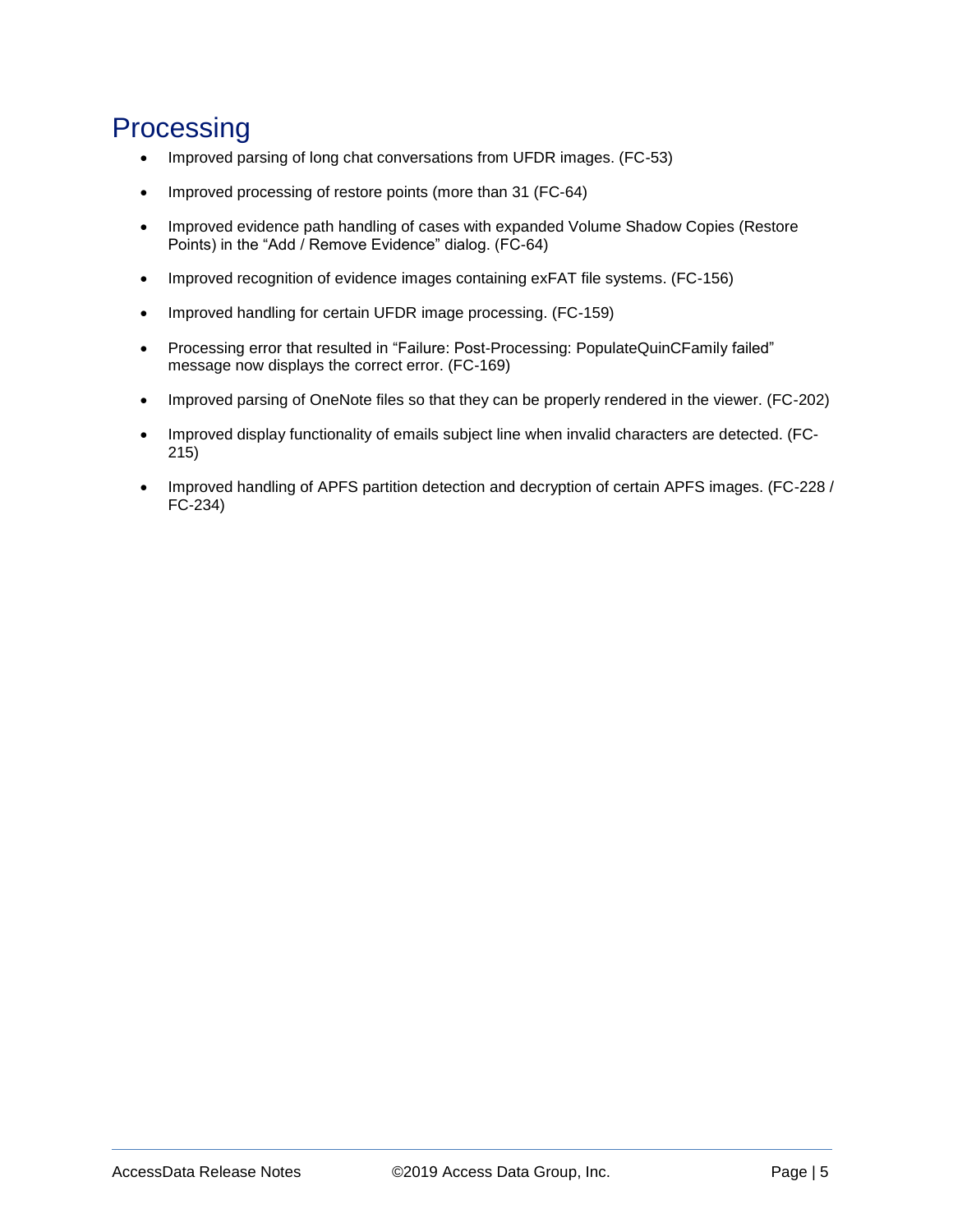# <span id="page-5-0"></span>Important Information

# Supported Platforms

#### Windows Operating Systems Support

The following operating systems are supported:

- Windows 7
- Windows 10 Version 1709 (OS Build 16299.309) and 1809 (OS Build 17763.437)
- Windows Server 2012
- Windows Server 2016

See the AD Enterprise System Implementation Guide at

<https://support.accessdata.com/hc/en-us/sections/200667399-System-Specification-Guides>

#### Microsoft SQL Server Support

The following SQL databases are supported:

- SQL Server 2012
- SQL Server 2014
- SQL Server 2016

#### PostgreSQL Support

The following versions of PostgreSQL are supported:

- $-9.6.3.5$
- 11.2 (this is the version provided with the installation files)

# For Additional Information

#### Latest Documentation

The documentation is sometimes updated. For the latest documentation, see the product download page:

<http://accessdata.com/product-download>

or download the zip file from

[www.accessdata.com/productdocs/adenterprise/adenterprise.zip.](file://///buildstore/documentation/Working_Copy/Forensics/FTK_Lab_Pro_Ent/Current/7.x/Release_Notes/7_1/www.accessdata.com/productdocs/adenterprise/adenterprise.zip)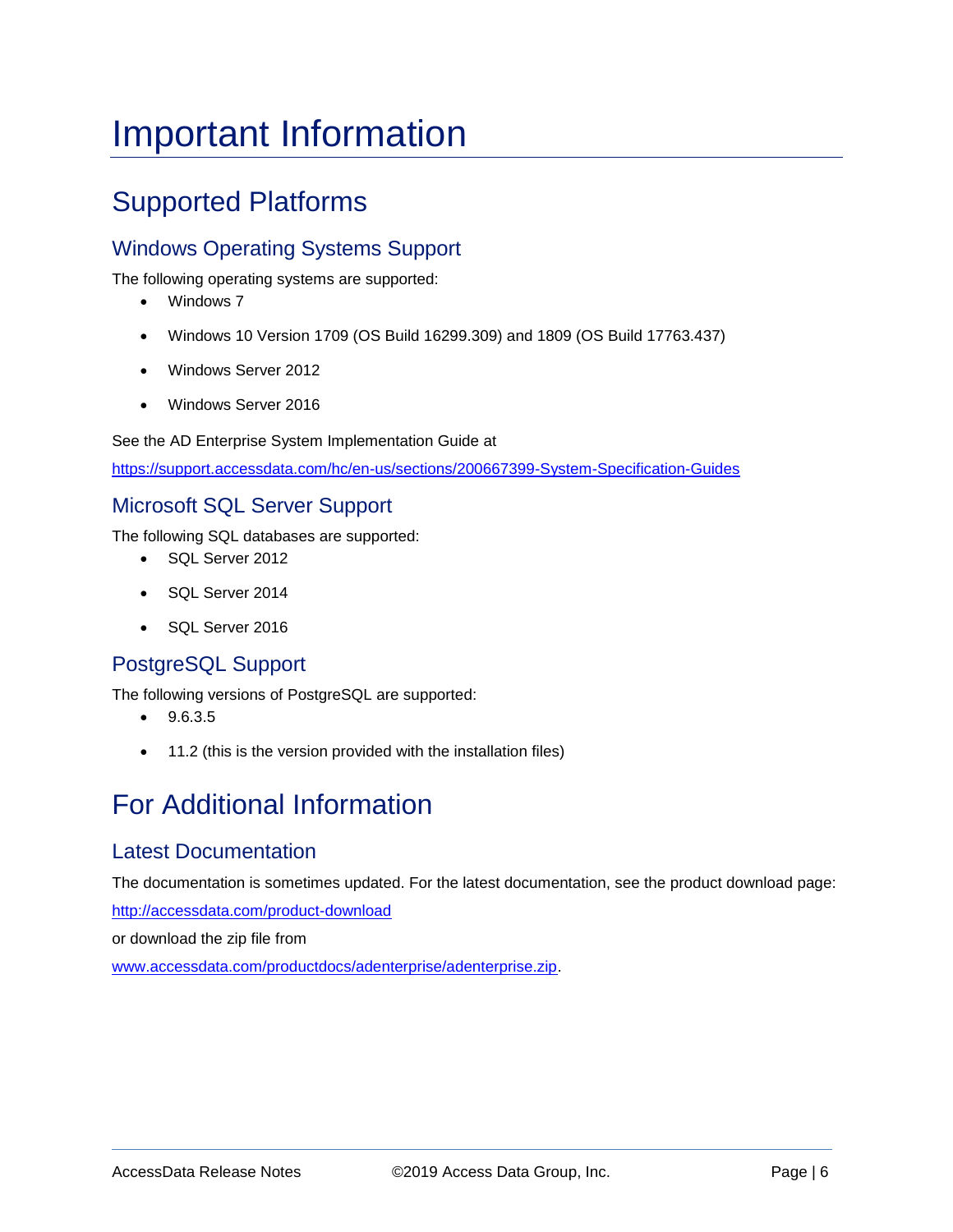# Installation and Upgrade

- The FTK Suite (FTK, AD Lab, AD Enterprise) no longer supports multiple products of the same version running on the same machine at the same time. The user can only install one of the three products of a specific version on a single machine. (29786, 30927)
- AD Enterprise supports Distributed Processing Engines (DPEs).

### Cloud Based Relational Database Services (RDS) Support

The AccessData Suite can now utilize the power and scale of Amazon Web Services™ managed relational database service (AWS RDS).

Users have the option to use the AWS™ provided PostgreSQL engine or the AWS Aurora™ service. AWS PostgreSQL RDS is wire-compatible with PostgreSQL 9.6.x.

AWS Aurora is an Amazon proprietary service that is PostgreSQL compatible offering up to 3x faster than a traditional PostgreSQL 9.6.x instance.

To use the amazon RDS Instance, you will need to set up your instance in your AWS console prior to installing the AccessData Suite. When selecting your RDS instance, make sure that the DB engine version for both Aurora and RDS is 9.6.x or higher. AccessData does not support PostgreSQL version 10 in this release.

You will also need to specify a "master" user. This is to work around the limitation that the RDS and Aurora PostgreSQL engine(s) will not allow users to have access to the "postgres" user within the DB engine. Please discuss this and all security implications with your network or database administrator(s).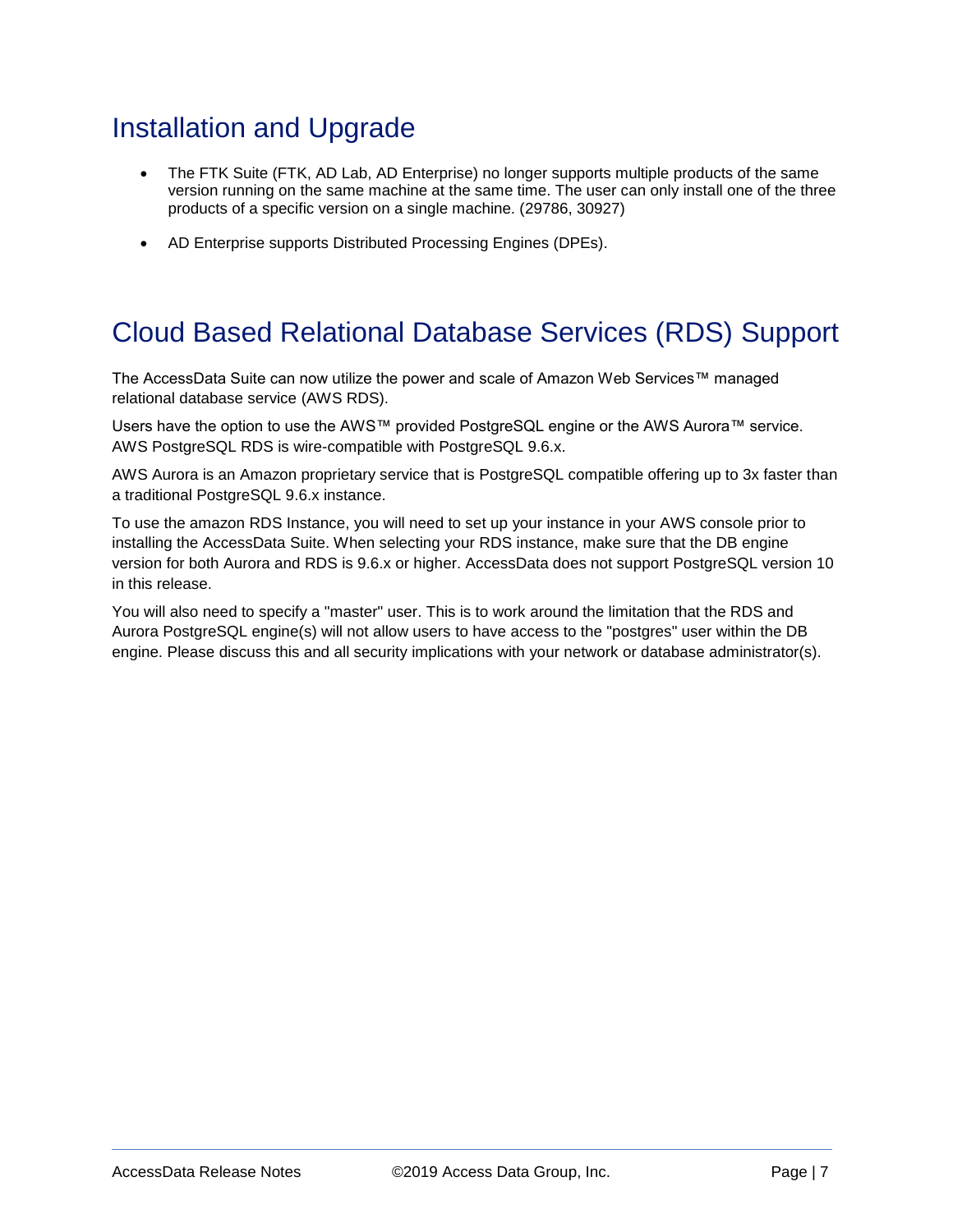Once you have selected and set up your database instance, you will use the "endpoint" on the status screen to connect your database.



Once this endpoint is available, you will be able to select "Cloud Based" on the UI of the "Add Database" screen for the AccessData Suite.

| <b>Add Database</b>                           |                       |  |
|-----------------------------------------------|-----------------------|--|
| <b>RDEMS</b>                                  |                       |  |
| PostgreSQL                                    | v                     |  |
| Host (IP or DNS name)                         | Discover              |  |
| dbinstancename.uuid.region.rds.amazonavis.com |                       |  |
| Display name (optional)                       |                       |  |
| Uper Defined - DB Identifier                  |                       |  |
| Postgres doname                               |                       |  |
| ADG.                                          |                       |  |
| Port number                                   | <b>IV</b> Cloud Based |  |
| V Use Default Port                            |                       |  |
| Use Integrated Security                       |                       |  |
| <sup>1</sup> Set as default database          |                       |  |
| οĸ                                            | Cancel                |  |

When prompted, enter both the Username and Password you provided during the RDS set up in your AWS console. Once complete, the database(s) for your products will be in the AWS cloud, alleviating the need for an on-premises Database server and instance.

**Important:** AccessData recommends not making the Database "Publically accessible" for security reasons. If using a VPN to connect to your cloud provider, you will need to update the rules for your security group to allow connections over your VPN.

### AD Product Virtualization and Cloud Guidelines

#### **Overview**

This document outlines the support boundaries and procedures for supporting virtualized environments with AccessData software.

#### **Introduction**

While virtual machines have not traditionally been supported with AD Products; the fact is that most customers – small/medium business as well as large enterprise have rapidly moved away from a 1:1 server configuration for their workloads. Running virtual machines and sharing the resources have long been a way to maximize the investment of computing resources.

*A virtual machine / virtualized environment that is properly configured will work as reliably, and perform essentially the same as a physical server with dedicated resources.*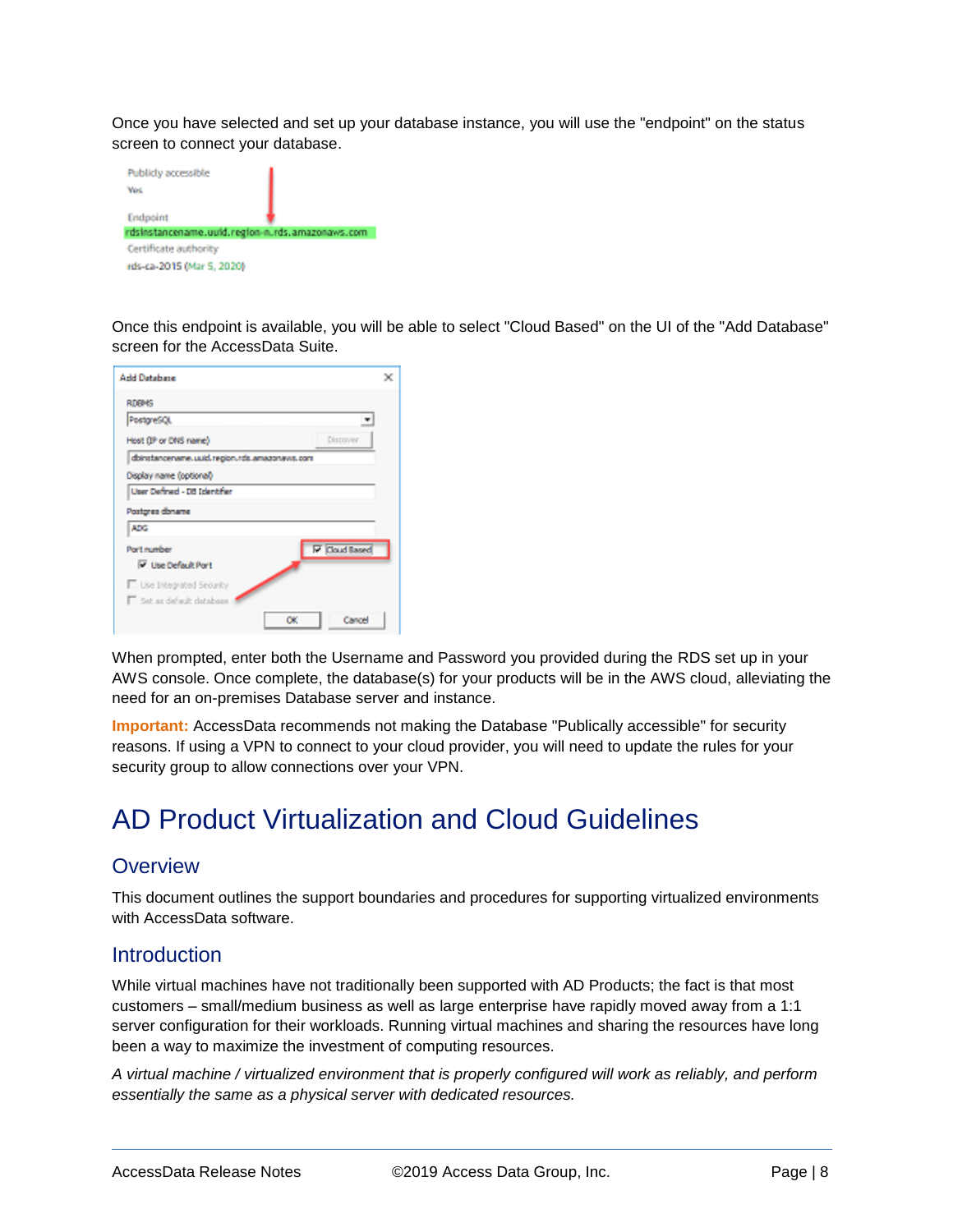#### Supported Virtual Environments

AccessData products are certified, and will work on the following Hypervisors and Cloud Based Environments:

| <b>Vendor/Service Provider</b>                            | <b>Version</b>                                                                                | <b>Notes</b>                                                                              |
|-----------------------------------------------------------|-----------------------------------------------------------------------------------------------|-------------------------------------------------------------------------------------------|
| VMware vSphere / ESXi                                     | 6.1 and higher                                                                                | VMs must be Version 10 or<br>higher                                                       |
| Microsoft Hyper-                                          | V2012 R2 release and higher                                                                   | <b>VMs must be Generation 2</b>                                                           |
| Amazon Web Services Elastic<br>Compute Cloud (EC2)        | AMIs running Windows Server<br>2016                                                           | AccessData recommends using<br>c5/m5 compute fleets for AD<br>Products.                   |
| Amazon Web Services Relational<br>Database Services (RDS) | PostgreSQL Version 9.6.3 and<br>higher. Aurora instances must<br>not be version 10 or beyond. | AccessData recommends using<br>db.m4 and db.r4 instances in<br>your RDS deployment.       |
| Microsoft Azure Compute<br>Services                       | Azure Windows Virtual Machines<br>running Windows Server 2016                                 | AccessData recommends using<br>Dsv2, Dsv3, Dv3 and Dv2<br>compute fleets for AD Products. |

AccessData realizes there are other options for your cloud compute and virtualization infrastructure, however our products have not been tested on them for functionality and will not support providers and infrastructure outside of the guidance listed above.

#### Support Boundaries

AccessData will support its products in a virtual environment running on supported operating systems and environments by both the Vendor/manufacturer and AccessData.

Our software is designed and tested to work on various versions of Microsoft Windows, and our support strategy is based upon these being in compliance with vendor support and EOL Matrices.

AccessData does require that all of a customer(s) virtual resources are configured in alignment with our best practices and configuration work flow as outlined in our product documentation or as specified by our support team(s).

This includes ensuring that Virtual Machine resources are statically set and not dynamically set, nor controlled by the hypervisor – This applies specifically to the Processor Allocation, RAM, and Block Storage for a virtual machine to ensure they never go below a minimum threshold as outlined in our configuration guidelines.

#### Support Exclusions

- Underlying Network Performance problems on a Virtual switch
- Underlying disk performance problems on a virtual machine and/or host
- Connectivity to storage beyond ensuring AccessData's products can connect to their resource(s)
- Non AccessData software issues (e.g. Microsoft SQL Server)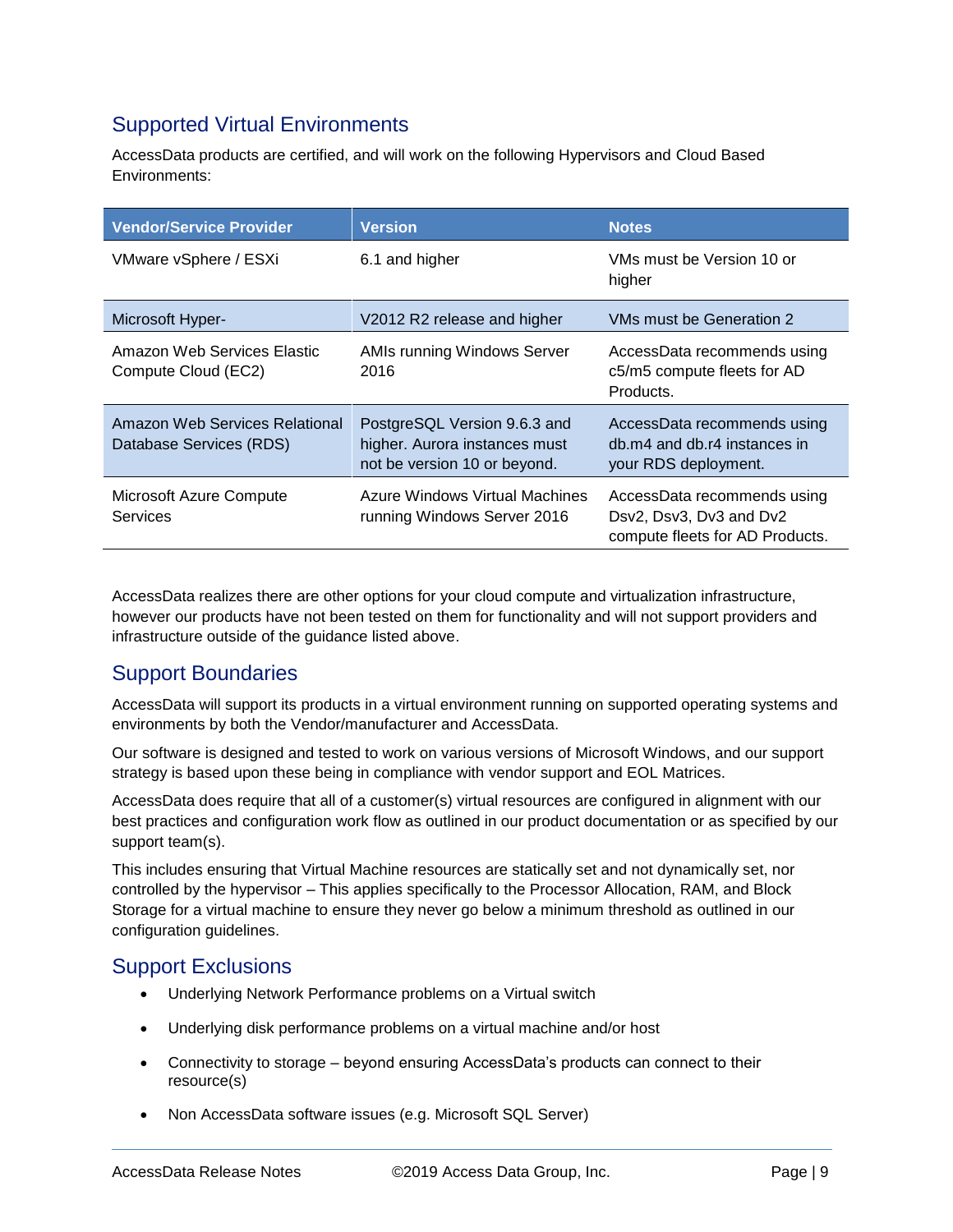- Clustering / High Availability / Resiliency software
- Protocol specific errors, including but not limited to
	- o iSCSI Protocol Errors
	- o VLAN Tagging
	- o Virtual Machine Queue(s) (VMQ) on 10 GB Networks
	- o Attempting to mount volumes over Network File System(s) (NFS)
- Under provisioning/configuration errors on a virtual machine.

#### Links and Resources

Microsoft Windows Server Product Lifecycle:

<https://support.microsoft.com/en-us/lifecycle/search/1163>

VMware Lifecycle Product Matrix:

[https://www.vmware.com/content/dam/digitalmarketing/vmware/en/pdf/support/product-lifecycle](https://www.vmware.com/content/dam/digitalmarketing/vmware/en/pdf/support/product-lifecycle-matrix.pdf)[matrix.pdf](https://www.vmware.com/content/dam/digitalmarketing/vmware/en/pdf/support/product-lifecycle-matrix.pdf)

**Important:** Not All products are guaranteed to work with all products from a specific vendor!

## Running PostgreSQL on a Virtual Machine

If you run PostgreSQL on a virtual machine with a dynamically allocated virtual hard drive, you must manually stop the PostgreSQL service before rebooting the virtual machine. Otherwise, PostgreSQL will become corrupted.

If you run PostgreSQL on a virtual machine with a fixed size virtual hard drive, then PostgreSQL will not become corrupted when rebooting.

This does not apply to PostgreSQL instances hosted in a managed database service such as AWS Relational Database Service™.

# Agent Support

 Official Support for Red Hat Linux 6.x and 7.x The 6.2 Linux Agent requires GLIBC 2.17 or newer. Collection from a system running on an older GLIBC version can be attempted using the 6.1 version of the Agent, which can be obtained by contacting AccessData Support. A system's GLIBC version can be determined by running the following command: Idd -version.

### Memory Analysis

Static Memory Analysis and additional Live Memory Analysis are supported for the following operating systems:

32- and 64-bit Windows 10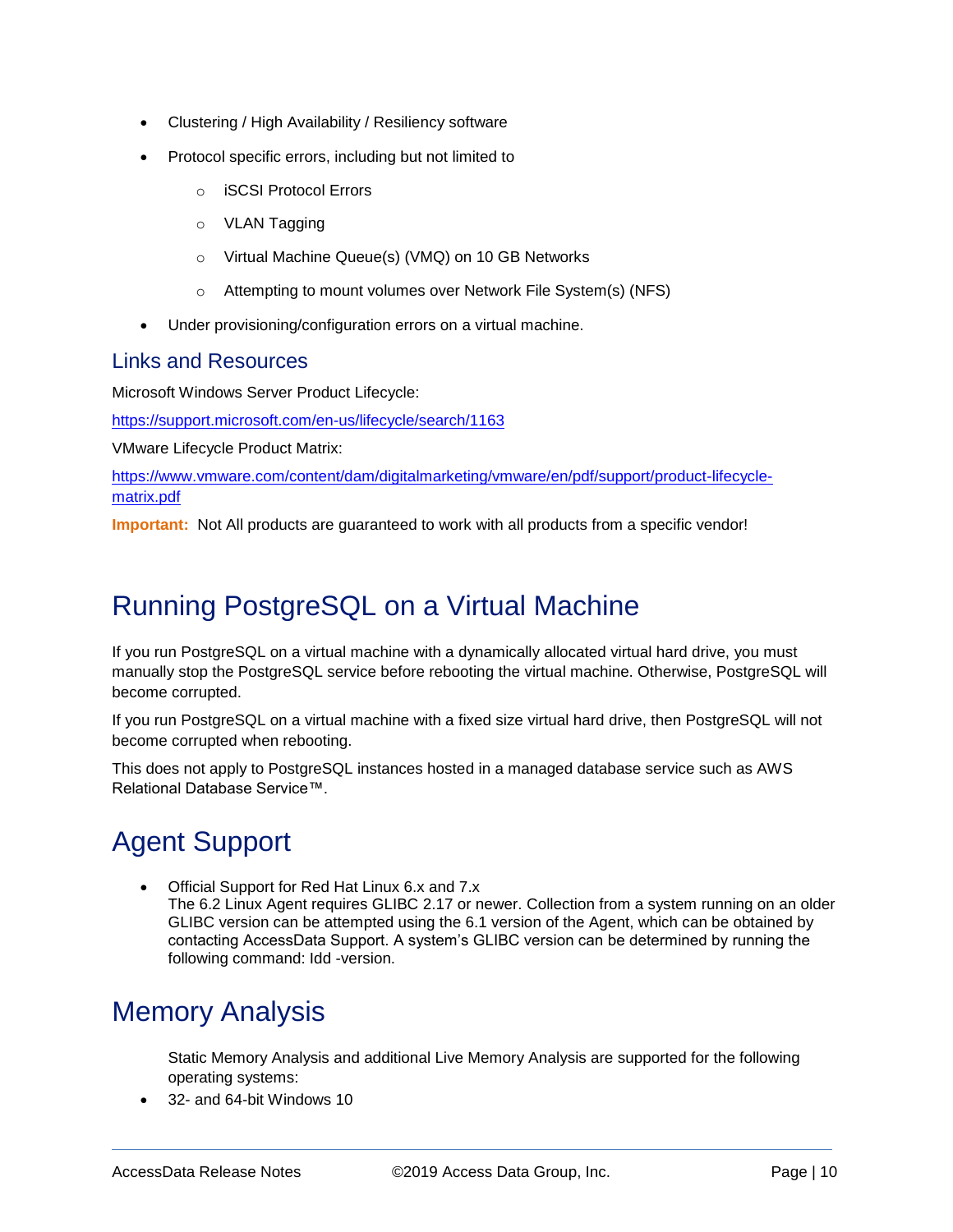- 64-bit Windows Server 2016
- 64-bit Windows Server 2012 and 2012 R2
- 32- and 64-bit Windows 8, 8.1, and 8.1 Update 1
- 32- and 64-bit Windows 7 (all service packs)
- 32- and 64-bit Windows Server 2008 (all service packs)
- 64-bit Windows Server 2008 R2 (all service packs)
- 32- and 64-bit Windows Crash Dump

**Important:** Windows 10 version 1709 and newer is **not** supported for memory analysis.

### KFF

- The KFF Server uses the Apache Cassandra database. The version of Cassandra being used requires 64-bit Java 8. No other version of Java (7 or 9) is currently supported.
	- o To install Java, go to:<https://java.com/en/download/windows-64bit.jsp>
	- $\circ$  If you are using a 32-bit browser, your browser may automatically download the 32-bit version. You must use the 64-bit version.
- Make sure that you use the latest version of the KFF Server. See<https://accessdata.com/product-download> > Known File Filter 5.6 and up.
- When importing data using the KFF Import Utility, make sure that you get a confirmation that the import is complete before processing data using that KFF data. This is particularly important when importing NSRL data that takes several hours to import.
- Only the Project VIC and NSRL sets are locked/protected. All other sets in the KFF can be modified and archived.

### Recommendations

- Cerberus writes binaries to the AD Temp folder momentarily in order to perform the malware analysis. Upon completion, it will quickly delete the binary. It is important to ensure that your antivirus is not scanning the AD Temp folder. If the antivirus deletes/quarantines the binary from the temp, Cerberus analysis will not be performed.
- If you choose to have a case's database files placed in the case folder, do not move your case folder without first archiving and detaching the case.
- When creating a Custom Data View, the available filter list should not include: Checked Files, Unchecked Files (checked status is not available across users), Bookmarked Files, Labeled Files (too broad and will include all bookmarks or labels). These filters have been removed from the list. (6533)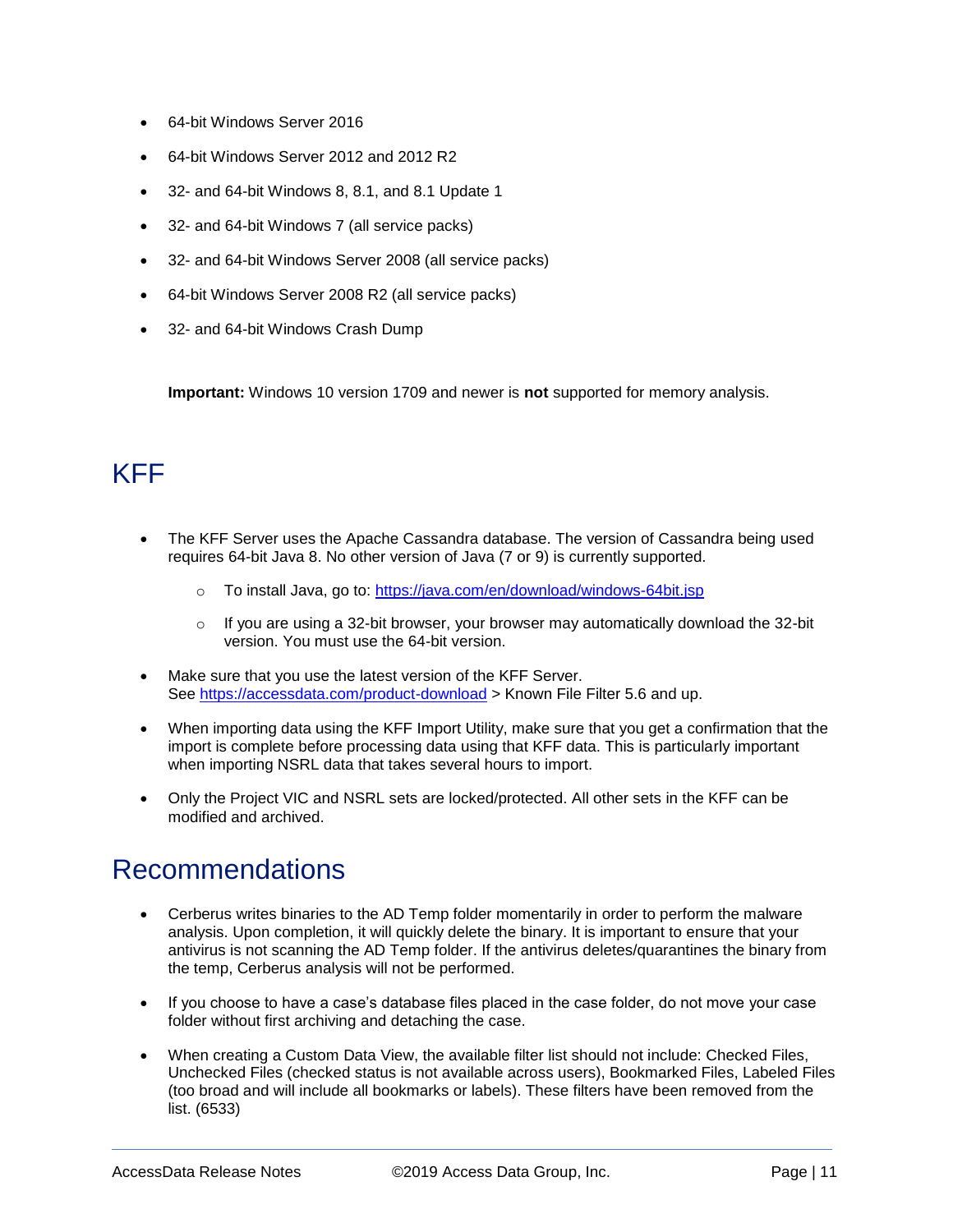- Difference in file handling when using Belkasoft parsing:
- If a SQLite database is encountered in the evidence that could have been handled by the Belkasoft parser but the Belkasoft All-in-One processing option was not checked, that SQLite database will get expanded using a generic SQLite expansion that shows tables and rows.
- Any evidence processed in this manner that is later re-processed (using Additional Analysis) with the Belkasoft All-in-One expansion option will NOT be expanded using Belkasoft technology but will remain with the original expanded items.
- To expand a SQLite database using Belkasoft technology that has already been expanded as a generic SQLite database, it must be added as a new, different piece of evidence, or a new case must be created.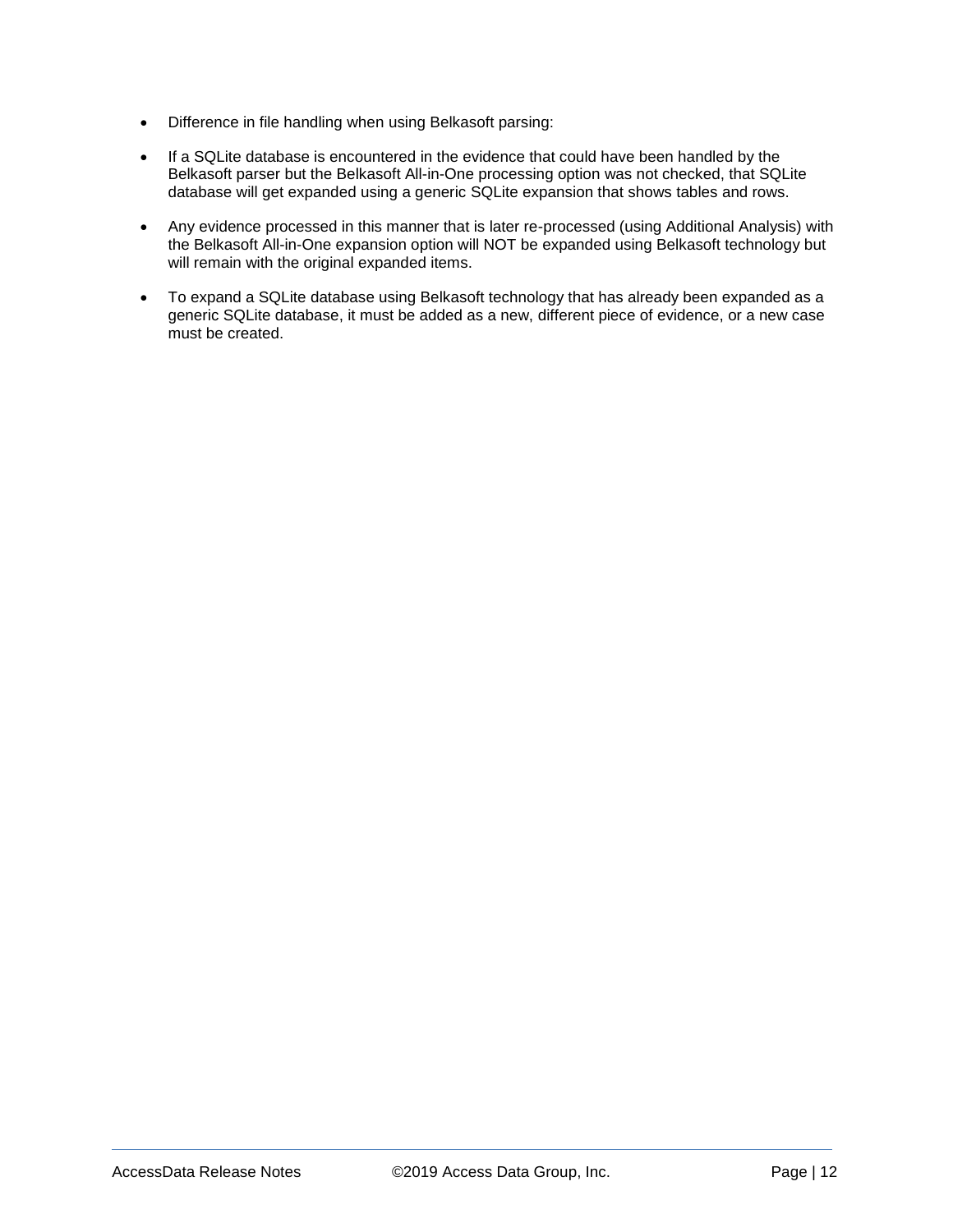# <span id="page-12-0"></span>Known Issues in 7.2

#### **Chats**

- The Belkasoft option is for parsing chat messages and using AccessData's parsing, and when available, will result in additional extracted data.
- If you use the All Communications processing profile and you have Belkasoft marked, Viber and Hangouts information is not parsed correctly. Only chat messages are returned. (17155)

#### **Database**

- If you have cases created in v7.1.0.290 or earlier, connecting v7.2 or newer to the database will cause the application to auto-upgrade the database schemas and therefore the cases will no longer open in v7.1.0.290. AccessData plans to release a v7.1.2.6 patch that resolves this issue and allows the case to be opened in either v7.1.2.6 or v7.2. (FC-168)
- When installing 7.2.x to a system that has 7.1.x installed, the 7.1.x installation binaries will be automatically uninstalled and the case databases will be automatically upgraded to be compatible with 7.2.x. Once upgraded to 7.2.x cases upgraded as part of this process cannot be reverted to 7.1.x compatibility. (FC-272)

#### **Decryption**

 When adding an image encrypted with FileVault2 on Mac 10.11 or later, you are not prompted for a password and as a result, the image data is not recognized. (17440)

#### Distributed Processing Manager

 When using a Distributed Processing Manager, and creating a project using a local path, you may receive an error that it cannot find ProcessingHost.exe. (9104)

Workaround: Manually change the case path and/or evidence path to UNC.

#### Processing

- A user with the Project/Case Administrator role can restore/attach any case, not just the cases that the user has rights to. However, if the user does not have rights to a case that is restored/attached, they still cannot see it in the Case List. (15804)
- Deleted files in APFS file systems are able to be recovered during processing by selecting the "Meta Carve" option. It is recommended to exclude duplicates from your case as this process will likely create numerous duplicate files. (FC-228 / FC-239 / FC-322)
- L01 files encrypted by FTK are not supported. If you need to encrypt the logical image you are creating, create an encrypted AD1 image. (FC-337)

#### **Viewers**

• In Examiner and in the Web HTML 5 viewer, if you are viewing web content that has an Adobe SWF files in it, the SWF file will not be displayed. (17554)

#### Verify Image

Verify Image functionality does not currently support L01 image format. (FC-257)

#### Windows 10 Mail

 When viewing Windows 10 Mail (Unistore Database) evidence, Submit Date data is not available. (14165)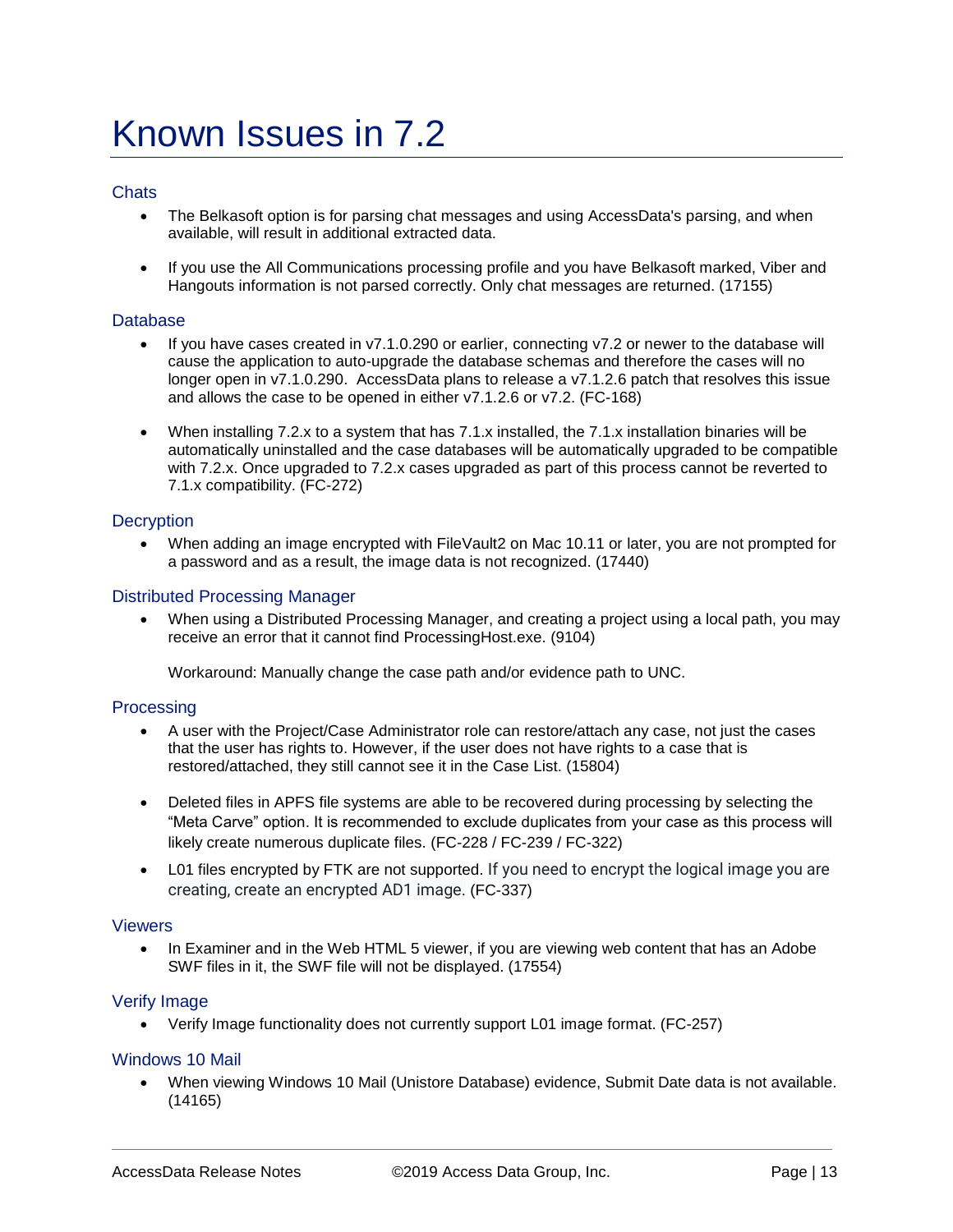# Comments?

We value all feedback from our customers. Please contact us at support@accessdata.com, or send documentation issues to documentation@accessdata.com.

# AccessData Legal Information

Document date: November 8, 2019

## Legal Information

©2019 AccessData Group, Inc. All rights reserved. No part of this publication may be reproduced, photocopied, stored on a retrieval system, or transmitted without the express written consent of the publisher.

AccessData Group, Inc. makes no representations or warranties with respect to the contents or use of this documentation, and specifically disclaims any express or implied warranties of merchantability or fitness for any particular purpose. Further, AccessData Group, Inc. reserves the right to revise this publication and to make changes to its content, at any time, without obligation to notify any person or entity of such revisions or changes.

Further, AccessData Group, Inc. makes no representations or warranties with respect to any software, and specifically disclaims any express or implied warranties of merchantability or fitness for any particular purpose. Further, AccessData Group, Inc. reserves the right to make changes to any and all parts of AccessData software, at any time, without any obligation to notify any person or entity of such changes.

You may not export or re-export this product in violation of any applicable laws or regulations including, without limitation, U.S. export regulations or the laws of the country in which you reside.

AccessData Group, Inc. 603 E. Timpanogos Circle Building H Orem, UT 84097 USA

.

# AccessData Trademarks and Copyright Information

The following are either registered trademarks or trademarks of AccessData Group, Inc. All other trademarks are the property of their respective owners

| AccessData®                           | AD Summation®                                     | Mobile Phone Examiner Plus®  |
|---------------------------------------|---------------------------------------------------|------------------------------|
| AccessData Certified Examiner® (ACE®) | Discovery Cracker®                                | MPE+ Velocitor™              |
| AD AccessData™                        | Distributed Network Attack®                       | Password Recovery Toolkit®   |
| AD eDiscovery <sup>®</sup>            | <b>DNA®</b>                                       | <b>PRTK®</b>                 |
| AD RTK™                               | Forensic Toolkit <sup>®</sup> (FTK <sup>®</sup> ) | Registry Viewer <sup>®</sup> |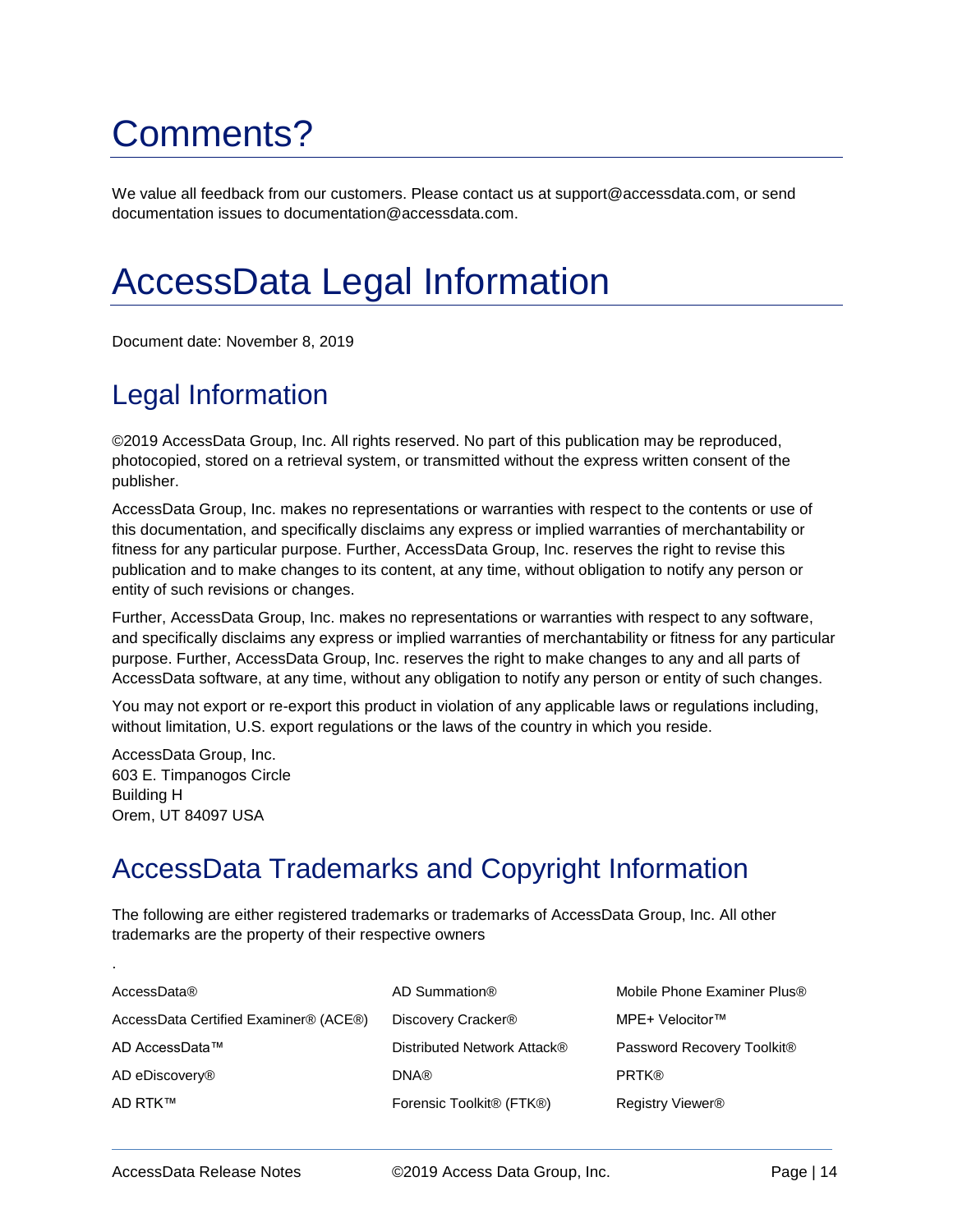#### LawDrop® Summation®

A trademark symbol (®, ™, etc.) denotes an AccessData Group, Inc. trademark. With few exceptions, and unless otherwise notated, all third-party product names are spelled and capitalized the same way the owner spells and capitalizes its product name. Third-party trademarks and copyrights are the property of the trademark and copyright holders. AccessData claims no responsibility for the function or performance of third-party products.

Third party acknowledgements:

- AFF® and AFFLIB® Copyright® 2005, 2006, 2007, 2008 Simson L. Garfinkel and Basis Technology Corp. All rights reserved. Copyright © 2005 - 2009 Ayende Rahien
- **FreeBSD ® Copyright 1992-2011. The FreeBSD Project.**
- BSD License:

Copyright (c) 2009-2011, Andriy Syrov. All rights reserved. Redistribution and use in source and binary forms, with or without modification, are permitted provided that the following conditions are met: Redistributions of source code must retain the above copyright notice, this list of conditions and the following disclaimer; Redistributions in binary form must reproduce the above copyright notice, this list of conditions and the following disclaimer in the documentation and/or other materials provided with the distribution; Neither the name of Andriy Syrov nor the names of its contributors may be used to endorse or promote products derived from this software without specific prior written permission. THIS SOFTWARE IS PROVIDED BY THE COPYRIGHT HOLDERS AND CONTRIBUTORS "AS IS" AND ANY EXPRESS OR IMPLIED WARRANTIES, INCLUDING, BUT NOT LIMITED TO, THE IMPLIED WARRANTIES OF MERCHANTABILITY AND FITNESS FOR A PARTICULAR PURPOSE ARE DISCLAIMED. IN NO EVENT SHALL THE COPYRIGHT OWNER OR CONTRIBUTORS BE LIABLE FOR ANY DIRECT, INDIRECT, INCIDENTAL, SPECIAL, EXEMPLARY, OR CONSEQUENTIAL DAMAGES (INCLUDING, BUT NOT LIMITED TO, PROCUREMENT OF SUBSTITUTE GOODS OR SERVICES; LOSS OF USE, DATA, OR PROFITS; OR BUSINESS INTERRUPTION) HOWEVER CAUSED AND ON ANY THEORY OF LIABILITY, WHETHER IN CONTRACT, STRICT LIABILITY, OR TORT (INCLUDING NEGLIGENCE OR OTHERWISE) ARISING IN ANY WAY OUT OF THE USE OF THIS SOFTWARE, EVEN IF ADVISED OF THE POSSIBILITY OF SUCH DAMAGE.

- WordNet License: This license is available as the file LICENSE in any downloaded version of WordNet.
- WordNet 3.0 license: (Download)

WordNet Release 3.0 This software and database is being provided to you, the LICENSEE, by Princeton University under the following license. By obtaining, using and/or copying this software and database, you agree that you have read, understood, and will comply with these terms and conditions.: Permission to use, copy, modify and distribute this software and database and its documentation for any purpose and without fee or royalty is hereby granted, provided that you agree to comply with the following copyright notice and statements, including the disclaimer, and that the same appear on ALL copies of the software, database and documentation, including modifications that you make for internal use or for distribution. WordNet 3.0 Copyright 2006 by Princeton University. All rights reserved. THIS SOFTWARE AND DATABASE IS PROVIDED "AS IS" AND PRINCETON UNIVERSITY MAKES NO REPRESENTATIONS OR WARRANTIES, EXPRESS OR IMPLIED. BY WAY OF EXAMPLE, BUT NOT LIMITATION, PRINCETON UNIVERSITY MAKES NO REPRESENTATIONS OR WARRANTIES OF MERCHANT- ABILITY OR FITNESS FOR ANY PARTICULAR PURPOSE OR THAT THE USE OF THE LICENSED SOFTWARE, DATABASE OR DOCUMENTATION WILL NOT INFRINGE ANY THIRD PARTY PATENTS, COPYRIGHTS, TRADEMARKS OR OTHER RIGHTS. The name of Princeton